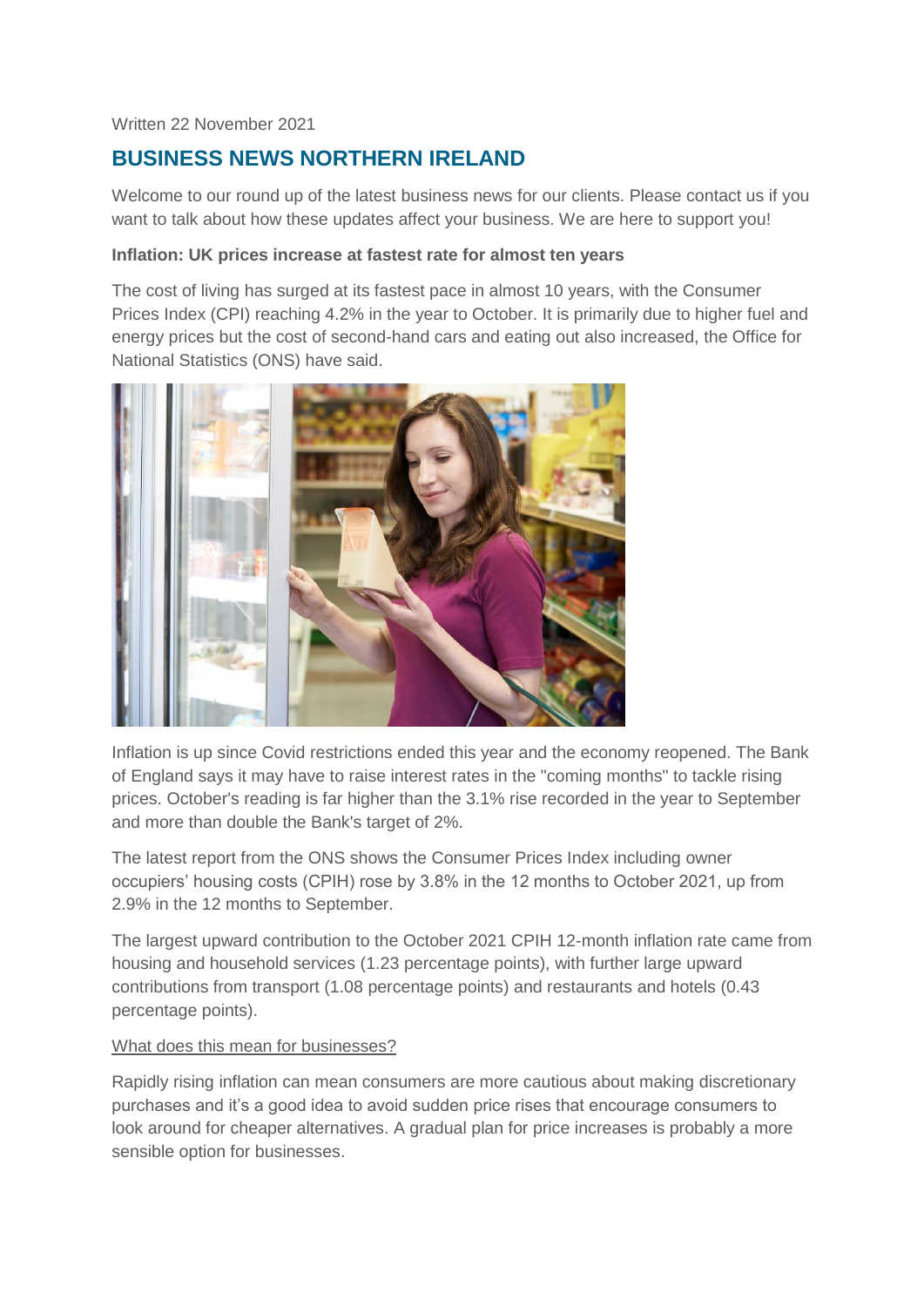Inflation will also affect the prices you pay for stock and other expenses, so now is a good time to reflect on your stock levels and consider alternative sources of supply and review the profitability of your products, goods and services to ensure they are and will remain profitable.

Clearly, in these uncertain times, it is a good time to plan ahead and here are a few ideas to help with remaining resilient:

- Review your Budgets and set realistic and achievable targets for the remainder of 2021 and 2022;
- Get rid of Won't pay customers:
- Review debtors list and chase up overdue invoices (if appropriate);
- Make sure your terms of business contain explicit payment terms;
- Assign responsibility to one individual for invoicing and collections;
- Agree extended payment terms with all suppliers in advance;
- If appropriate, review banking facilities and discuss future needs;
- Put extra effort into making sure your relationships with your better customers are solid;
- Review and flow chart the main processes in your business (e.g. Sales processing, order fulfilment, shipping etc) and challenge the need for each step;
- Encourage your staff to suggest ways to streamline and simplify processes (e.g. sit down and brainstorm about efficiencies and cost reduction);
- Use 'bottom up' budgeting where everyone in the office gives input on areas over which they have control – target a 10% cost saving;
- Review your staffing needs over the next few months;
- Get your members of staff involved in a discussion of likely trading conditions and get their input on reducing costs and maintaining revenues;
- Review your list of products and services and eliminate those that are unprofitable or not core products/services;
- Establish your key performance indicators (KPI's) and measure them on a daily basis e.g.:
- Sales Leads generated
	- o Orders Supplied/Fulfilled
	- o Cash Balance
	- o Stock Turnover
	- o Debtor Days
	- o Gross Profit
	- o Net Profit; and
- Pull everyone together and explain the business strategy and get their buy-in.

Please talk to us about planning ahead because we have considerable experience with helping our clients with their strategy and sustainability in turbulent times.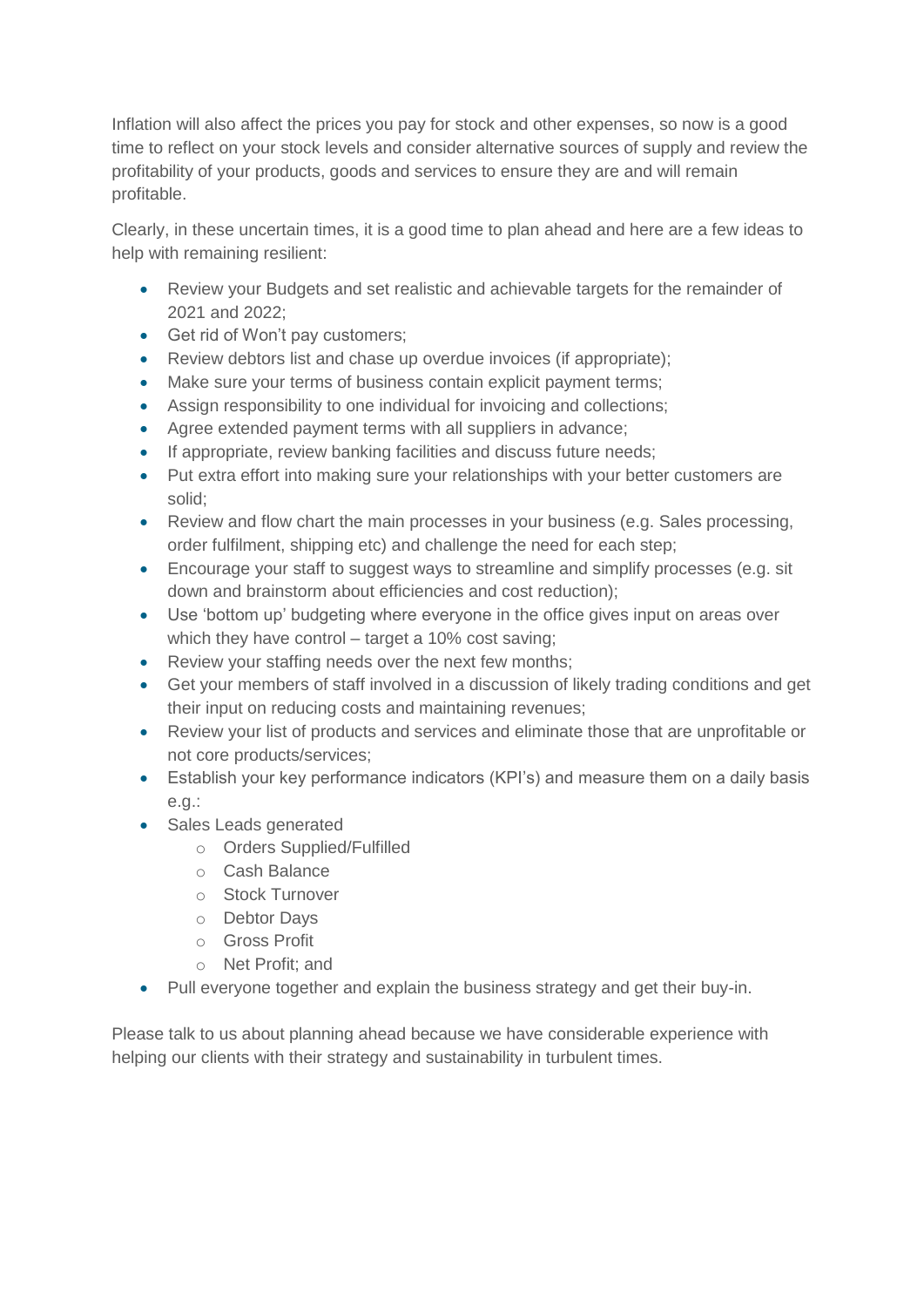### **Guidance for employers on RTI reporting obligations for payments made early at Christmas**

Some employers pay their employees earlier than usual over the Christmas period, for example the business may close for Christmas and New Year. If you do pay early, please report your normal payment date on your Full Payment Submission (FPS).

For example: if you pay on 17 December 2021 but your normal payment date is 31 December 2021, please report the payment date as '31 December 2021'. In this example the FPS would need to be sent on or before the 31 December 2021.

See: [Employer Bulletin: October 2021 -](https://www.gov.uk/government/publications/employer-bulletin-october-2021/employer-bulletin-october-2021) GOV.UK (www.gov.uk)

# **Check if you can claim back Statutory Sick Pay paid to employees due to coronavirus (COVID-19)**

The guidance on the Coronavirus Statutory Sick Pay Rebate Scheme to claim back employees' coronavirus-related Statutory Sick Pay (SSP) has been updated.

The state aid limits section has been updated and since 1 January 2021 EU state aid rules no longer apply in the UK, except for aid in-scope of the Northern Ireland Protocol and Structural Funds.

### See: [Check if you can claim back Statutory Sick Pay paid to employees due to coronavirus](https://www.gov.uk/guidance/claim-back-statutory-sick-pay-paid-to-employees-due-to-coronavirus-covid-19?utm_medium=email&utm_campaign=govuk-notifications&utm_source=0e4ed820-cf0d-498b-8f93-8e9afec7d8a2&utm_content=daily)  (COVID-19) - [GOV.UK \(www.gov.uk\)](https://www.gov.uk/guidance/claim-back-statutory-sick-pay-paid-to-employees-due-to-coronavirus-covid-19?utm_medium=email&utm_campaign=govuk-notifications&utm_source=0e4ed820-cf0d-498b-8f93-8e9afec7d8a2&utm_content=daily)

### **Report CJRS Furlough grants and overpayments on Corporation Tax Return CT600**

The latest version of the CT600 Corporation Tax Return updated on 15 November 2021 requires companies to report CJRS furlough payments received and the amounts that the company was entitled to during the period in boxes 471 and 472. Where any overpayments have already been disclosed to HMRC that amount should be reported in box 473. If the company has overclaimed "Eat Out to Help Out" grants that amount should be reported in box 474.

The total amount overclaimed should then be entered in box 526. This amount will be assessed for income tax. HMRC will write to companies with the reference number and payment details. This is not corporation tax so you must not pay this with your main corporation tax liability.

For full details see: [Guidance overview: How to complete a Company Tax Return -](https://www.gov.uk/government/publications/corporation-tax-company-tax-return-guide) GOV.UK [\(www.gov.uk\)](https://www.gov.uk/government/publications/corporation-tax-company-tax-return-guide)

### **Post Office card accounts – Time is running out**

Around 24,000 HM Revenue and Customs (HMRC) customers with a Post Office card account have just 1 week left to update the department with new payment details before the 30 November 2021 deadline, or risk having payments paused.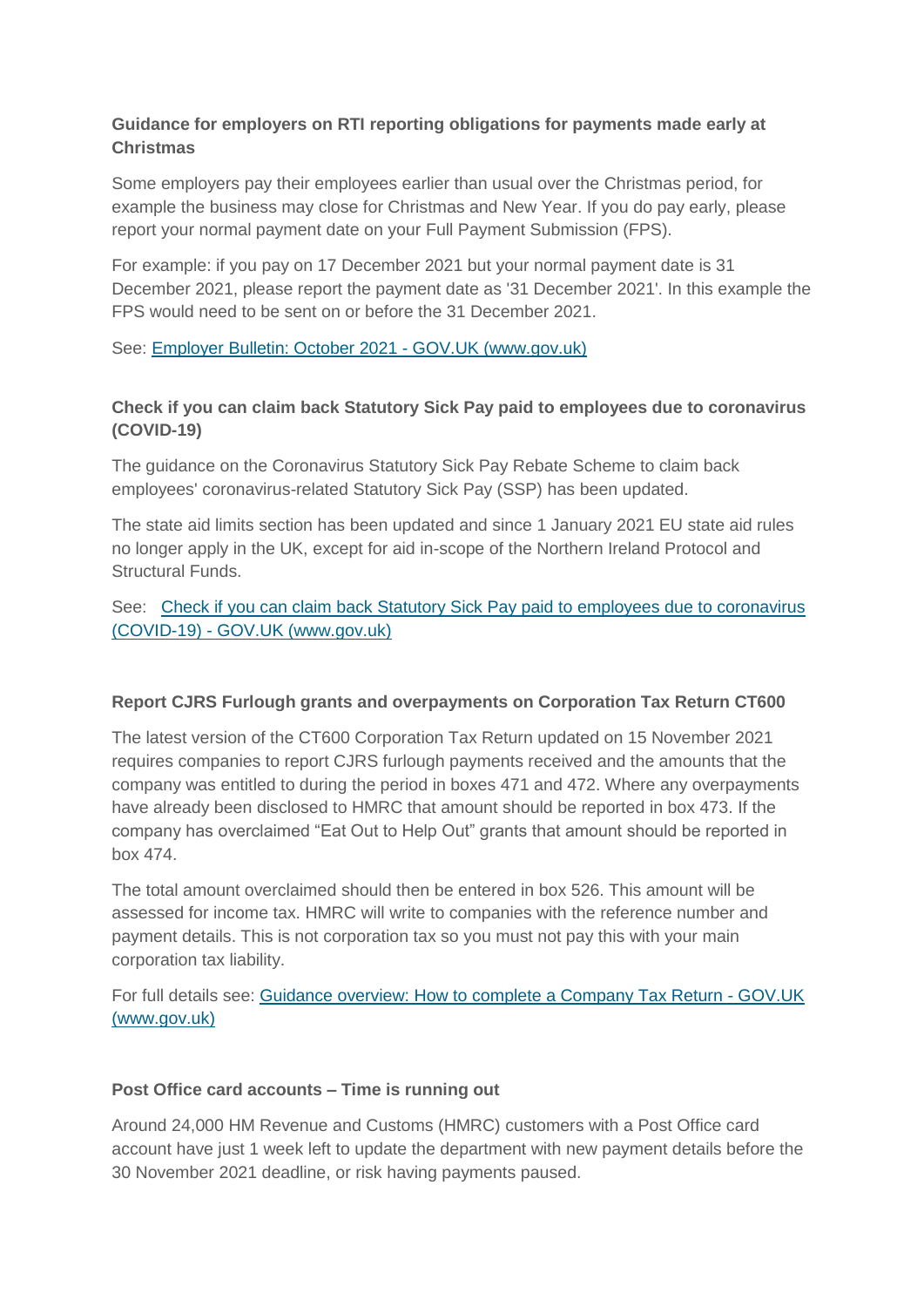

From 1 December 2021, HMRC will stop making tax credits, Child Benefit and Guardian's Allowance payments to Post Office card accounts. HMRC is urging account holders to contact them to update their bank account details to continue receiving payments without disruption.

Customers can choose to receive their benefits and credits payments to a bank, building society or credit union account. If they already have an alternative account, they can contact HMRC now to update their details.

# See: [Time is running out for customers with Post Office card accounts -](https://www.gov.uk/government/news/time-is-running-out-for-customers-with-post-office-card-accounts) GOV.UK [\(www.gov.uk\)](https://www.gov.uk/government/news/time-is-running-out-for-customers-with-post-office-card-accounts)

# **Finding and choosing a private coronavirus (COVID-19) test provider**

The lists of and information about private test providers, to help you get the private COVID-19 tests you need have been updated.

See: [Guidance overview: Finding and choosing a private coronavirus \(COVID-19\) test](https://www.gov.uk/government/publications/list-of-private-providers-of-coronavirus-testing?utm_medium=email&utm_campaign=govuk-notifications&utm_source=813e5c9b-268e-41b9-ad55-ac15fe1c10f3&utm_content=daily)  provider - [GOV.UK \(www.gov.uk\)](https://www.gov.uk/government/publications/list-of-private-providers-of-coronavirus-testing?utm_medium=email&utm_campaign=govuk-notifications&utm_source=813e5c9b-268e-41b9-ad55-ac15fe1c10f3&utm_content=daily)

### **Hardship arrangements for those unable to pay for managed quarantine or testing**

The details of financial support if you can't afford the managed quarantine and testing fees associated with travel has been updated.

There is added information on getting your application for hardship arrangements reviewed if you are found not to be eligible but think there are exceptional circumstances that mean you would suffer severe financial hardship as a result of the cost of managed quarantine or testing. See final section, 'Exceptional circumstances and reviews'.

See: [Hardship arrangements for those unable to pay for managed quarantine or testing -](https://www.gov.uk/guidance/hardship-arrangements-for-those-unable-to-pay-for-managed-quarantine-or-testing?utm_medium=email&utm_campaign=govuk-notifications&utm_source=318277fb-a314-4677-b265-b68657473efc&utm_content=daily) [GOV.UK \(www.gov.uk\)](https://www.gov.uk/guidance/hardship-arrangements-for-those-unable-to-pay-for-managed-quarantine-or-testing?utm_medium=email&utm_campaign=govuk-notifications&utm_source=318277fb-a314-4677-b265-b68657473efc&utm_content=daily)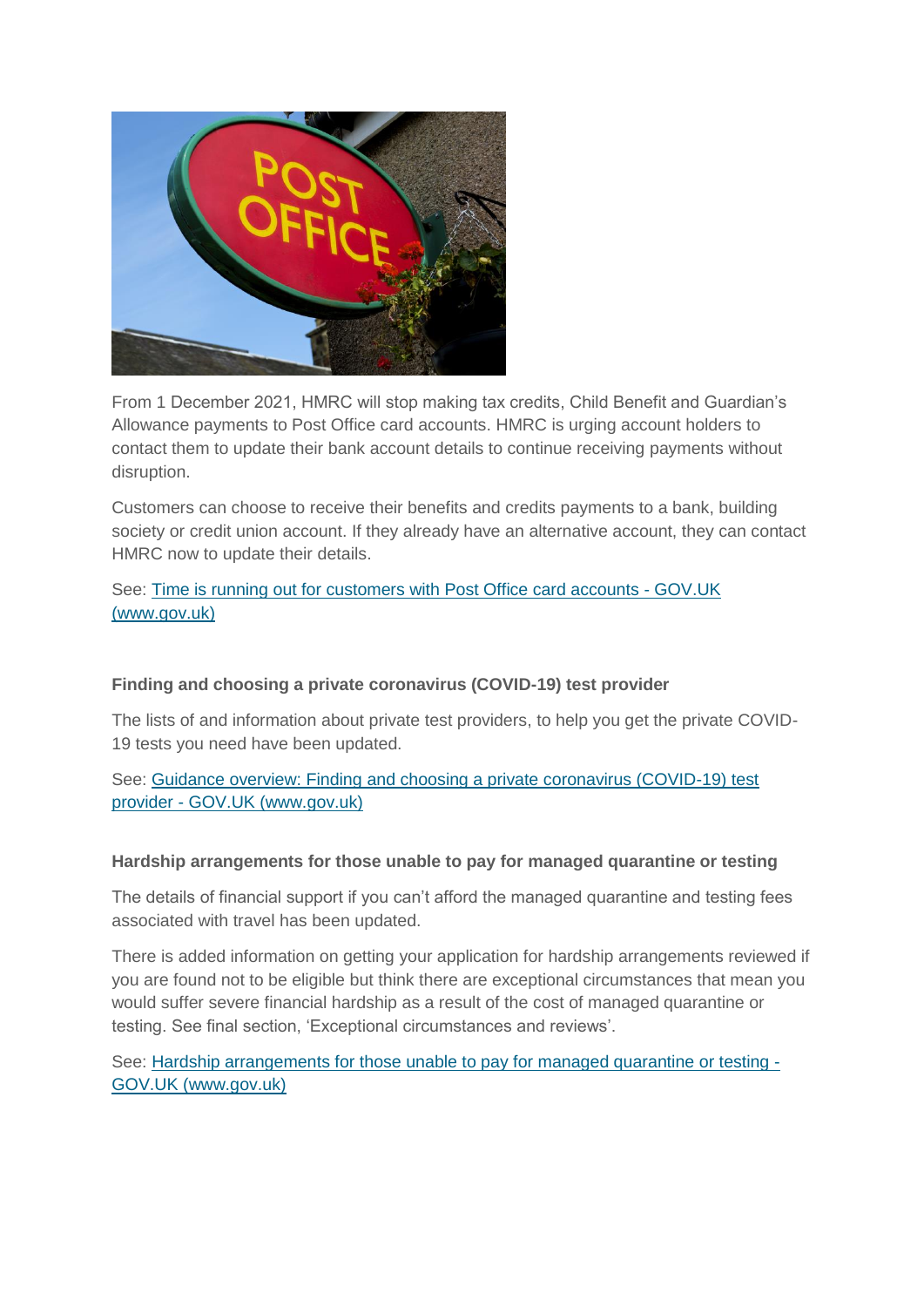### **Entrepreneur Accelerator Programme**

If you are a high growth business with ambitions to expand, the NatWest Accelerator programme could help. You may be looking to build your team, venture into new markets or seeking further investment.

The programme could help you gain the knowledge and skills to excel in a range of business areas including:

- Accessing new markets
- Attracting talent and building an effective team
- Access to growth funding
- Leadership development
- Developing a scalable infrastructure

The current Accelerator programmes are open to all business owners, you do not have to be a NatWest customer.

### See: [Entrepreneur Accelerator | NatWest](https://www.natwest.com/business/business-services/entrepreneur-accelerator.html)

#### **Industrial Energy Transformation Fund Phase 2 Autumn 2021**

The Department for Business, Energy and Industrial Strategy (BEIS) has opened the new Industrial Energy Transformation Fund (IETF) Phase 2: Autumn 2021 competition window.

Businesses in England, Wales and Northern Ireland can bid for a share of up to £60 million in grant funding through the new competition window, which is open for applications until 6 December 2021.

The competition will provide grant funding towards the costs of:

- **Studies** feasibility and engineering studies to investigate identified energy efficiency and decarbonisation projects prior to an investment decision.
- **Energy Efficiency projects** deployment of technologies to reduce industrial energy consumption.
- **Deep Decarbonisation projects** deployment of technologies to achieve industrial emissions savings.

See: [Industrial Energy Transformation Fund \(IETF\) Phase 2: Autumn 2021 -](https://www.gov.uk/government/publications/industrial-energy-transformation-fund-ietf-phase-2-autumn-2021) how to apply - [GOV.UK \(www.gov.uk\)](https://www.gov.uk/government/publications/industrial-energy-transformation-fund-ietf-phase-2-autumn-2021)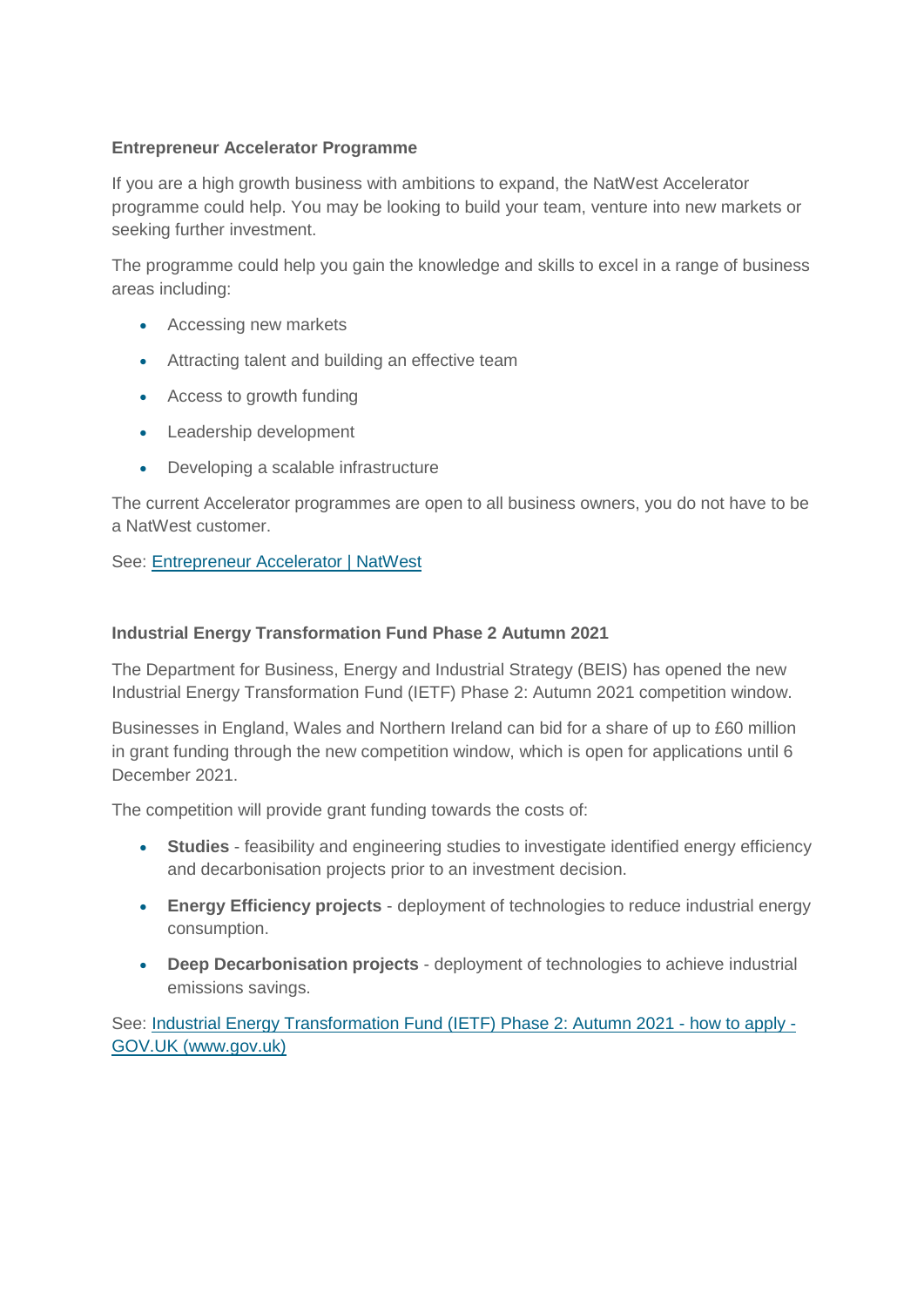### **Consultation on draft Environment Strategy**

The Department of Agriculture, Environment & Rural Affairs (DAERA), on behalf of the Northern Ireland Executive, has published a consultation on the draft Environment Strategy for Northern Ireland.

The Environment Strategy is intended to be an overarching document setting out Northern Ireland's environmental priorities for the coming decades and will form part of the Green Growth agenda. The Green Growth Strategy will provide more detail on actions in respect of climate change & greenhouse gas emissions.

See: [Environment Strategy Consultation | Department of Agriculture, Environment and Rural](https://www.daera-ni.gov.uk/consultations/environment-strategy-consultation)  [Affairs \(daera-ni.gov.uk\)](https://www.daera-ni.gov.uk/consultations/environment-strategy-consultation)

# **Consultation on new Road Safety Strategy for Northern Ireland**

The Department for Infrastructure (DfI) has launched a public consultation on a new proposed Road Safety Strategy for Northern Ireland.

The consultation seeks views on the proposed approach to road safety and the issues that need to be addressed including the:

- strategic approach that will underpin the new strategy
- proposed targets which the new strategy will seek to achieve
- key challenges impacting on road safety
- priority areas of focus for the new strategy
- governance process that should be established for the new strategy
- equality impacts that should be considered as part of the new strategy

Road safety is an issue that impacts on us all in our everyday lives. All road users have to part to play in the future success of the strategy by helping to keep our roads safe for themselves and others. Therefore everyone is encouraged to respond to this consultation so as to help shape and inform the way ahead.

See: [Consultation on the Proposed Content of the new Road Safety Strategy for Northern](https://www.infrastructure-ni.gov.uk/consultations/consultation-proposed-content-new-road-safety-strategy-northern-ireland-2030)  [Ireland to 2030 | Department for Infrastructure \(infrastructure-ni.gov.uk\)](https://www.infrastructure-ni.gov.uk/consultations/consultation-proposed-content-new-road-safety-strategy-northern-ireland-2030)

### **Get a sustainability report for your business**

Invest Northern Ireland is offering Sustainability Reports for businesses, a holistic assessment and understanding of your environmental performance across areas, such as:

- raw materials
- energy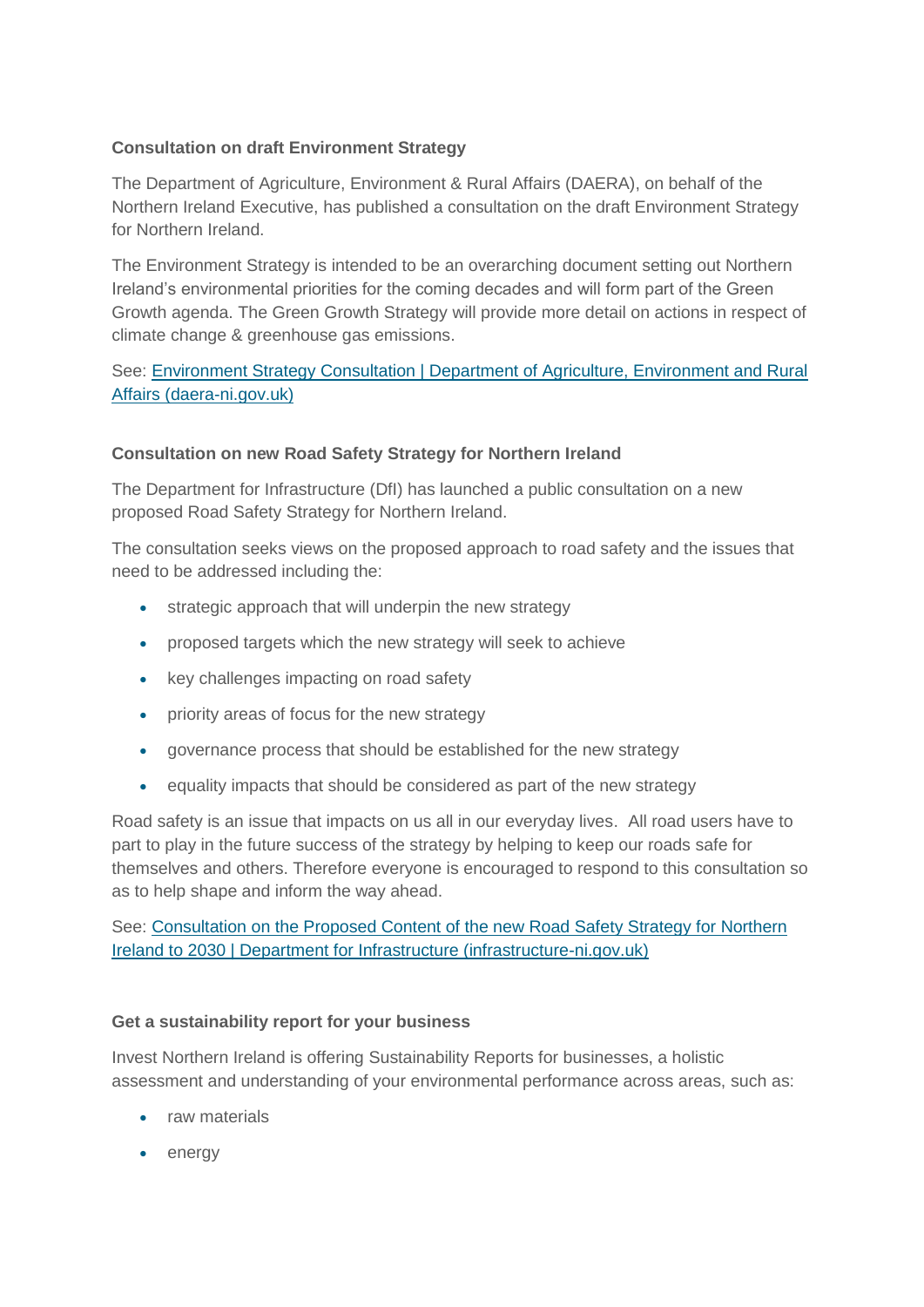- carbon
- packaging
- biodiversity
- waste

This support will enable you to measure, monitor and report on your environmental impacts, demonstrating transparency and accountability, which often leads to consumer confidence and brand loyalty.

This support is available to all Northern Ireland businesses with annual energy and resource spend of more than £30k, which could include the combined value of your heating, electricity, water, waste disposal or raw material billings.

Find out more about Sustainability Reports by emailing the Energy & Resource Efficiency Team at Invest NI at: [ere@investni.com.](mailto:ere@investni.com)

See: [Get a sustainability report for your business \(nibusinessinfo.co.uk\)](https://www.nibusinessinfo.co.uk/content/get-sustainability-report-your-business)

### **Design Bites: Design great content for your online platforms**

Invest Northern Ireland (Invest NI) is inviting businesses to join them for the next instalment in their Design Bites series of webinars.

On Tuesday 7 December 2021, they will host Debbie Rymer, Director at Sand Marketing, who will provide you with the latest resources to always keep your content creation fresh.

At the webinar, Debbie will take a scan of the social media horizon to see what's new. She will also look at the role of video in content creation and why it generates 10x more engagement compared to other types of posts.

See: [Design Bites l Design great content for your online platform \(eventsair.com\)](https://eventfulbelfast.eventsair.com/designbitesonlineplatforms/designbitescontent/Site/Register)

### **AI Con 2021**

The event, which is now in its third year, brings together world-leading technology professionals and business leaders to examine how AI is changing our world and the opportunities and challenges that presents.

This year, the event will address core issues of AI technology for a range of general, business and specialist audiences:

 Applied AI - Targeted primarily at a general audience, the Applied AI track will look at existing, mature technology that can be deployed today and will examine case studies on where these are adding value and inspiration for people and their organisations to start their own AI investigations.